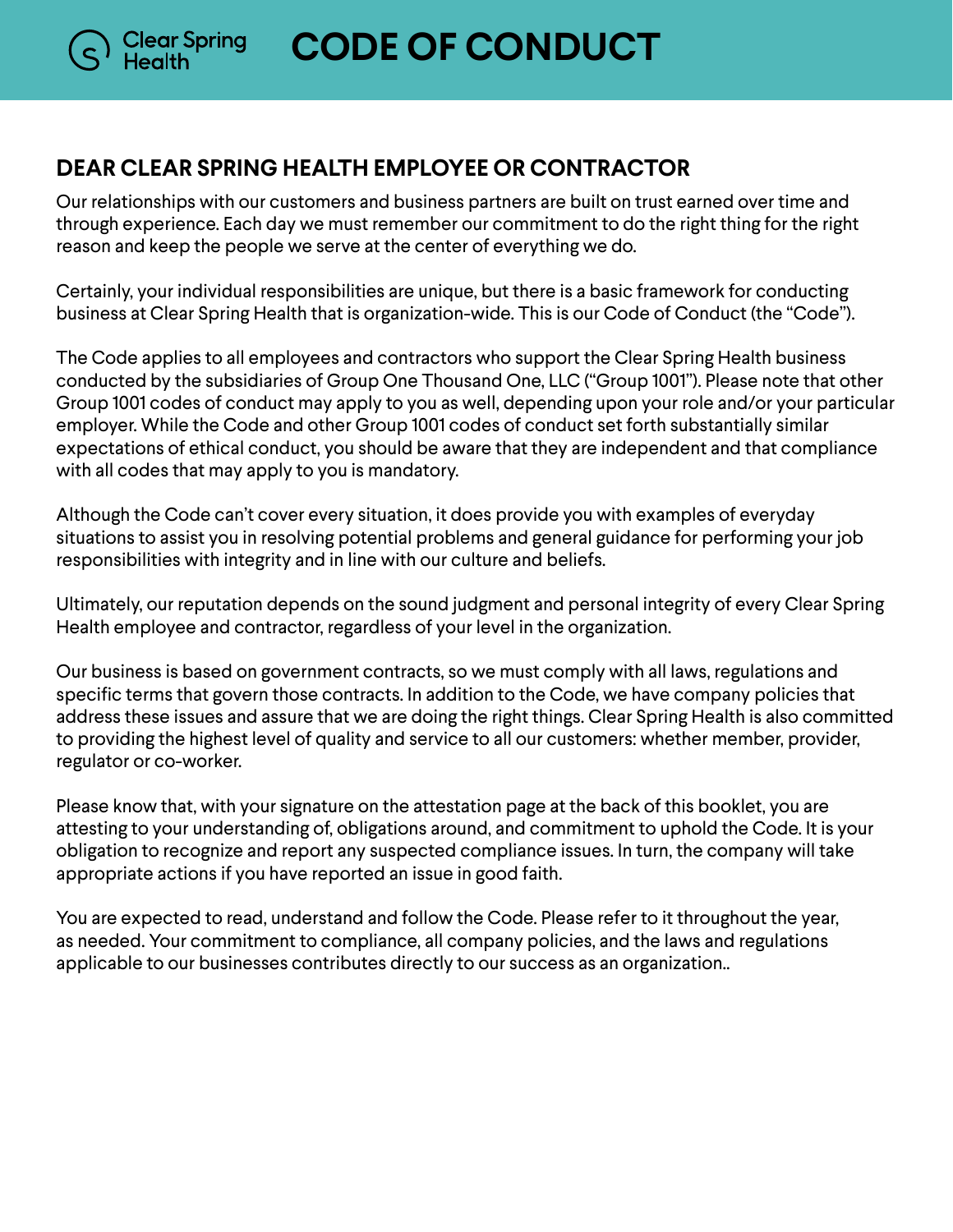# **TABLE OF CONTENTS**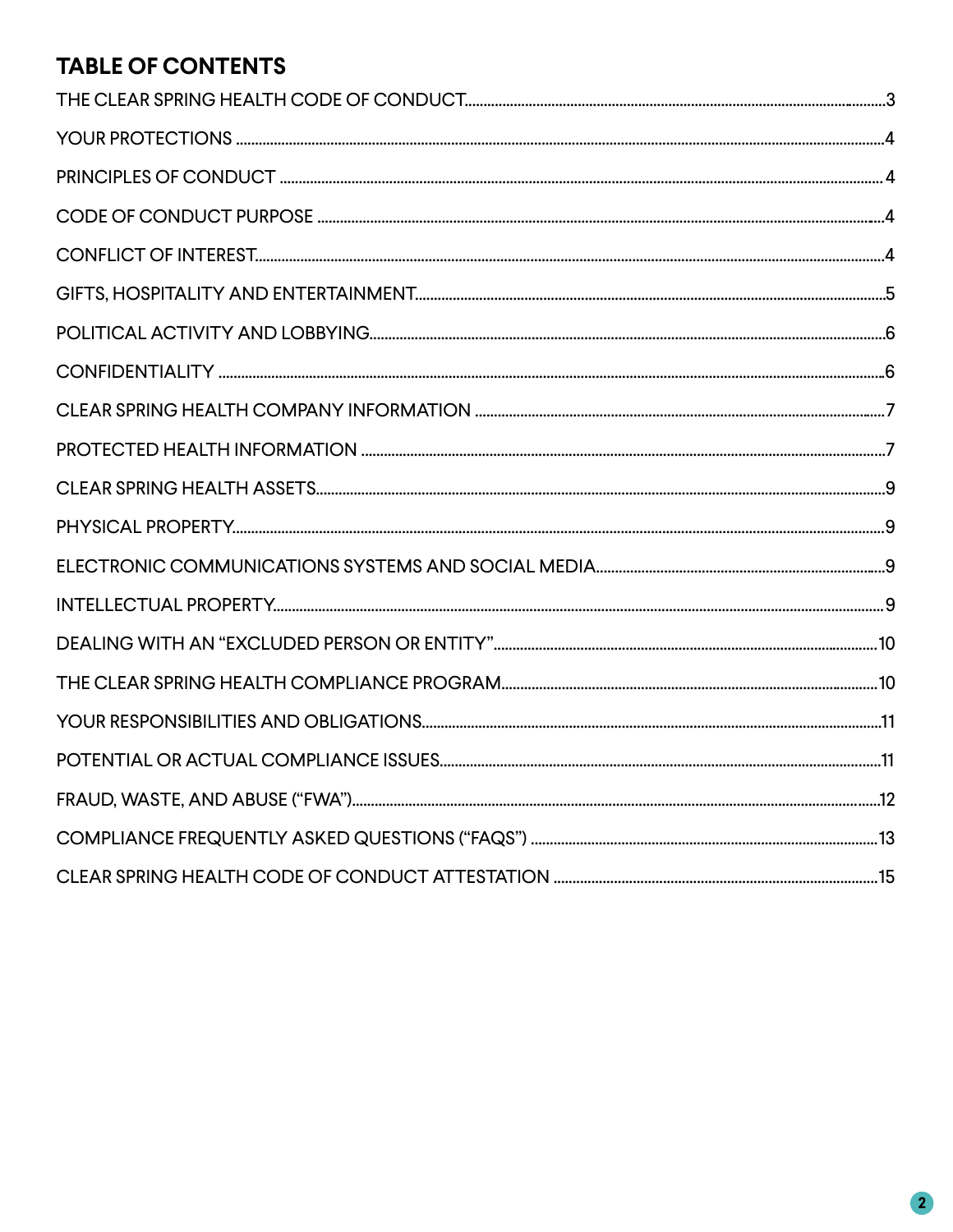## **THE CLEAR SPRING HEALTH CODE OF CONDUCT**

The framework for conducting business at Clear Spring Health is contained in the Code. It is our commitment to professional integrity, legal compliance and ethical conduct. The Code acts as an umbrella under which all of Clear Spring Health's other standards of conduct or other policies and procedures operate.

The Code gives us a foundation of values and standards and is built on the basis that we all know right from wrong. This means making our decisions and choosing our actions based on what we know to be right, according to all applicable laws and regulations, and according to the policies and procedures we all agree to follow as representatives of Clear Spring Health.

The Code cannot contain all of the rules, policies and procedures we are each expected to follow. It cannot outline every possible situation in which the right course of action is not clear. But it does give concrete guidance in specific areas and guiding principles to consider in other situations.

We expect the highest standards of ethical conduct from every employee, board member, contractor, volunteer and other person affiliated with Clear Spring Health. Dishonesty of words or actions, or intent to defraud anyone of money, property or honest services will not be tolerated.

- $\Diamond$  You are expected to represent Clear Spring Health honestly and accurately.
- $\left(\right\}$  You are expected to act with integrity.
- $\left(\right\in$  You are expected to treat others with respect—whether member, customer, co-worker, regulator, vendor, supplier or competitor.

Employees, officers, board members, contractors, volunteers and other Clear Spring Health representatives are expected to conduct their Clear Spring Health responsibilities in compliance with the Code. It is one of the ways we demonstrate, individually and as an organization, that we are complying with the applicable federal and state standards, statutes, regulations, sub-regulatory guidance and contractual commitments.

If you become aware of a potential and/or actual violation of the Code, the law or our policies, it is your duty to report it in a timely manner. If you are ever in doubt about the Code or potential violations of the Code, ask for help. Following the Code, which includes compliance with the Clear Spring Health Medicare Compliance Program (the "Compliance Program"), is everyone's responsibility and enables us to deliver on our mission.

It is your personal responsibility to adhere to Clear Spring Health standards and restrictions, whether imposed by law, regulation, this Code, or other applicable policies or rules. Violation of any provision of the Code or any other code of conduct, law, policy or procedure of Clear Spring Health may be cause for disciplinary action, up to and including termination of employment. Supervisors may also be subject to disciplinary action for failure to properly oversee or report another's improper conduct. Nothing in the Code alters, or is intended to alter, the at-will employment relationship between employees and Clear Spring Health and its affiliates.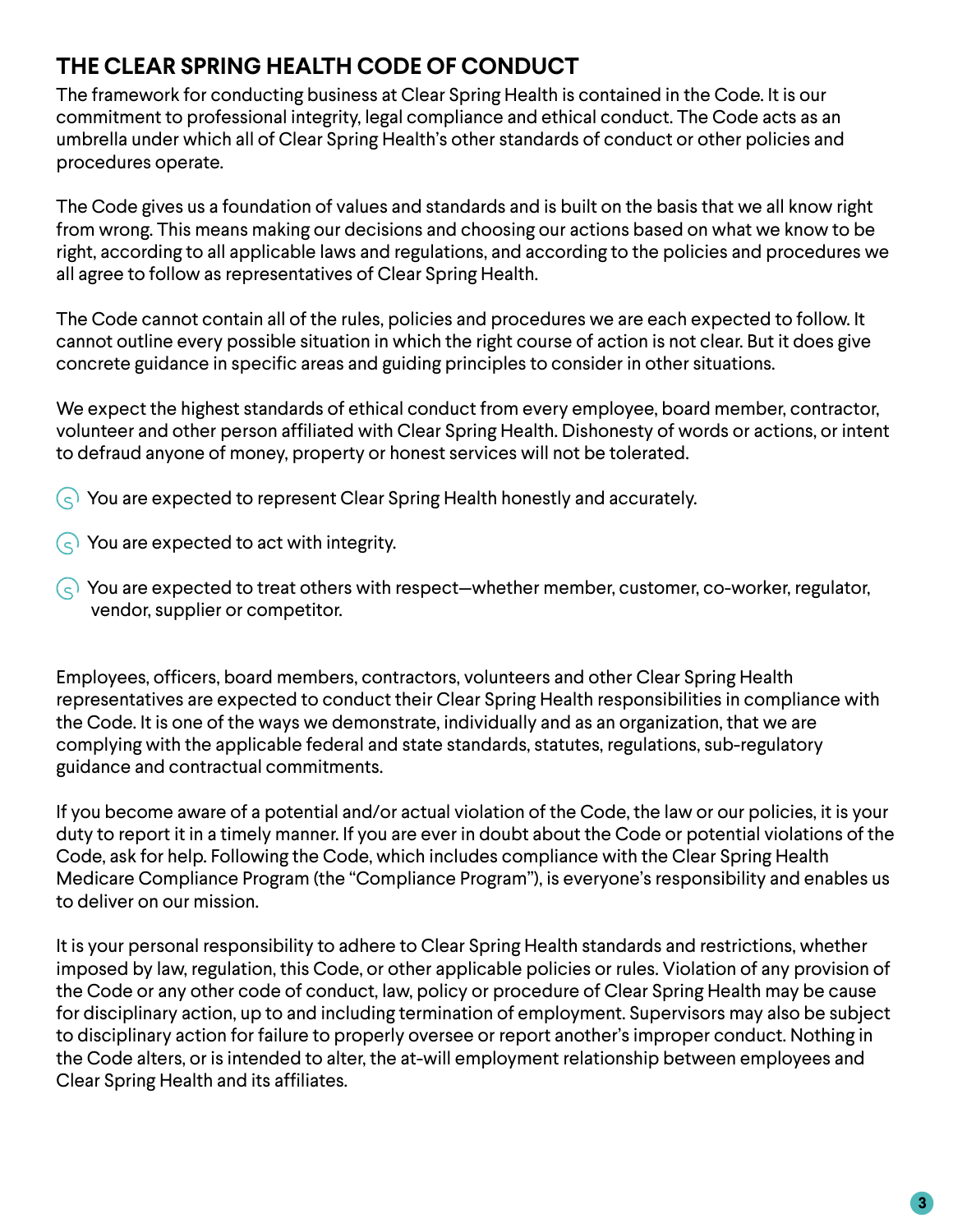## **YOUR PROTECTIONS**

If you report a potential and/or actual violation of the Code, your report will be kept confidential to the extent permitted by law and to the extent possible consistent with our obligation to investigate and resolve your report. Clear Spring Health maintains a strict policy of non-intimidation and non-retaliation for good faith participation in its Compliance Program, including, but not limited to, reporting potential and/or actual issues, investigating issues, conducting self-evaluations, audits and remedial actions, and reporting to appropriate officials. Any Clear Spring April 2021 Clear Spring Health | Code of Conduct 4 Health employee, contractor or representative who engages in intimidation and retaliation will be subject to disciplinary action up to and including termination of employment or their contract.

Clear Spring Health Compliance Hotline may be used to report issues related to non-compliance and unethical or illegal activities. **Compliance Hotline: (866) 467-6958** (allows you to report issues anonymously, if you wish)

## **PRINCIPLES OF CONDUCT**

Clear Spring Health is committed to providing the highest level of service to all our customers. It starts with a commitment on all of our parts to do our jobs right and to do them well. Beyond that, there are certain circumstances that arise with some frequency, so we have addressed them here.

## **CODE OF CONDUCT PURPOSE**

The Code reflects our values and directs the manner in which we carry out our business. For example, we conduct our business with respect for our coworkers and business partners.

## **CONFLICT OF INTEREST**

A conflict of interest is when employment outside of Clear Spring Health (or other activities or relationships) creates any actual, potential, or apparent conflict in your ability to do your job and, in particular, your ability to make an objective decision that is in Clear Spring Health's best interest. Simply put, any such activities and relationships are not allowed without disclosing the potential conflict and obtaining consent beforehand from Clear Spring Health.

Examples of such conflicts of interest include, but are not limited to:

- $\Diamond$  Acting as a consultant, advisor, employee or independent contractor of/with a Clear Spring Health competitor, customer or vendor.
- $\left(\right.\infty\right)$  Owning any significant interest (other than as a shareholder of a publicly-traded company) in any business or organization that does or seeks to do business with Clear Spring Health.
- $\overline{S}(s)$  Using any company assets or resources for personal gain or advantage.
- $\bigodot$  Engaging in company business dealings with relatives or close friends.
- $\left($  Employment supervision of relatives or friends.
- $\varsigma$  Investments and financial interests in Clear Spring Health's business partners.

If you face such a situation, discuss it with the Legal Department. At the time of hire and annually thereafter, all employees and board members must complete the Code attestation which includes an attestation that you are free of any conflict of interest.

**4**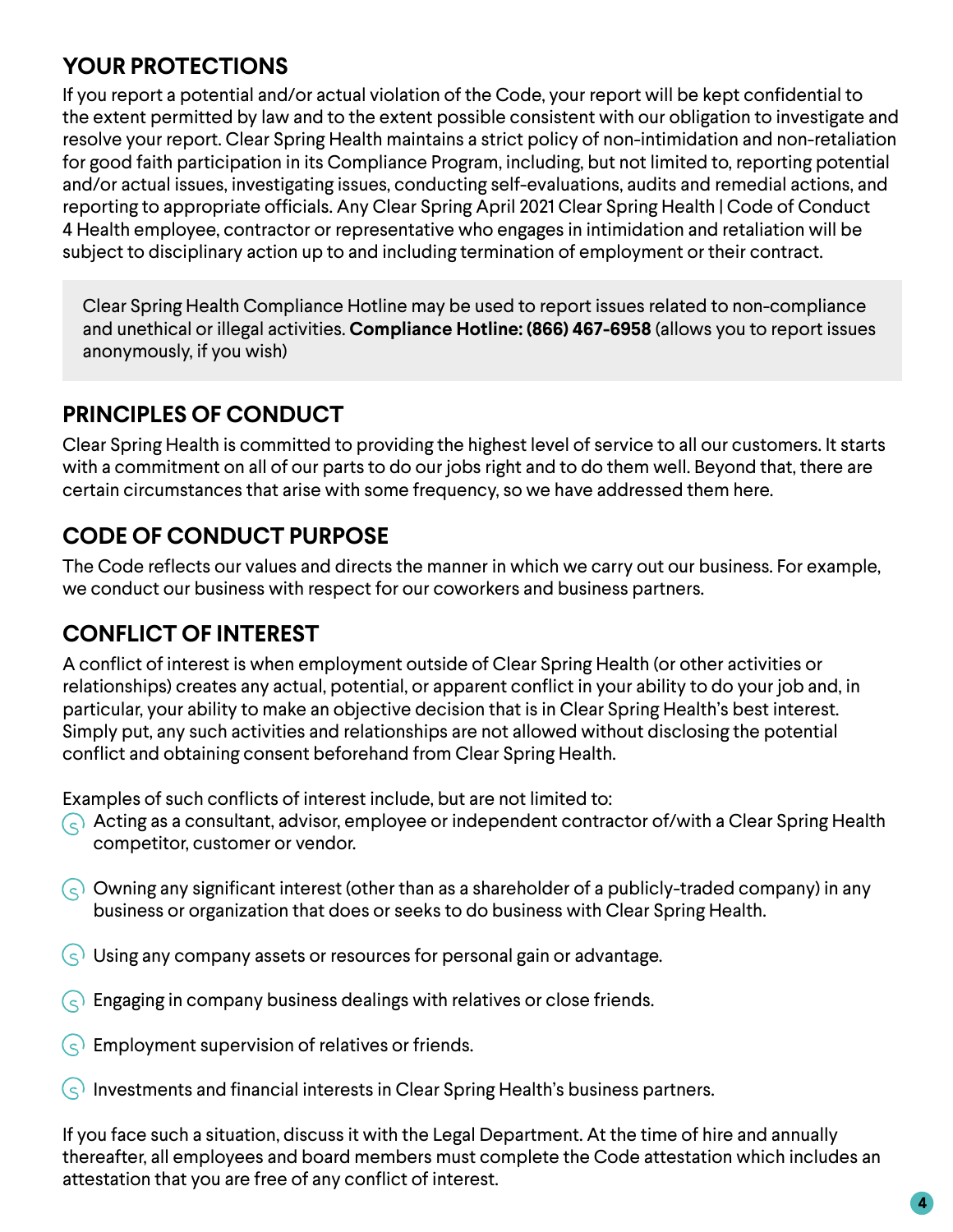## **Is this a conflict of interest?**

**Q.** A Medicare Advantage ("MA") health plan that operates in the same service area as Clear Spring Health is seeking to hire a consultant to help implement their health care benefits for the upcoming calendar year. With your work experience, a friend who works at the MA health plans asks you to be the consultant.

**A.** Yes, this is a conflict of interest to act as a consultant for a Clear Spring Health competitor.

## **GIFTS, HOSPITALITY AND ENTERTAINMENT**

Our business transactions with vendors, contractors and other third parties must be free from influence and even the appearance of influence. In general, you cannot accept gifts and business courtesies that could influence, or appear to influence, your ability to make objective business decisions. Most important is that there are no strings attached. If you have any question about whether you can accept a gift or business courtesy, you should contact the Clear Spring Health Medicare Compliance Officer.

## **INDUCEMENTS**

At Clear Spring Health, you are not to use any financial or other type of reward that could be seen as trying to induce:

 $\varsigma$  Potential Medicare beneficiaries to join Clear Spring Health.

 $\left( \right.$  Providers to commit fraud, waste or abuse.

The use of incentives, bribes or kickbacks to induce such behavior is strictly prohibited by Clear Spring Health.

## **Hospitality?**

**Q.** . Some regulators will be on-site at Clear Spring Health all day for a meeting. Can we provide lunch for them?

**A.** There are very strict guidelines regarding gifts and hospitality offered to government employees and public officials. Please check with the Compliance Department to make sure that what we see as a friendly gesture will not break any laws.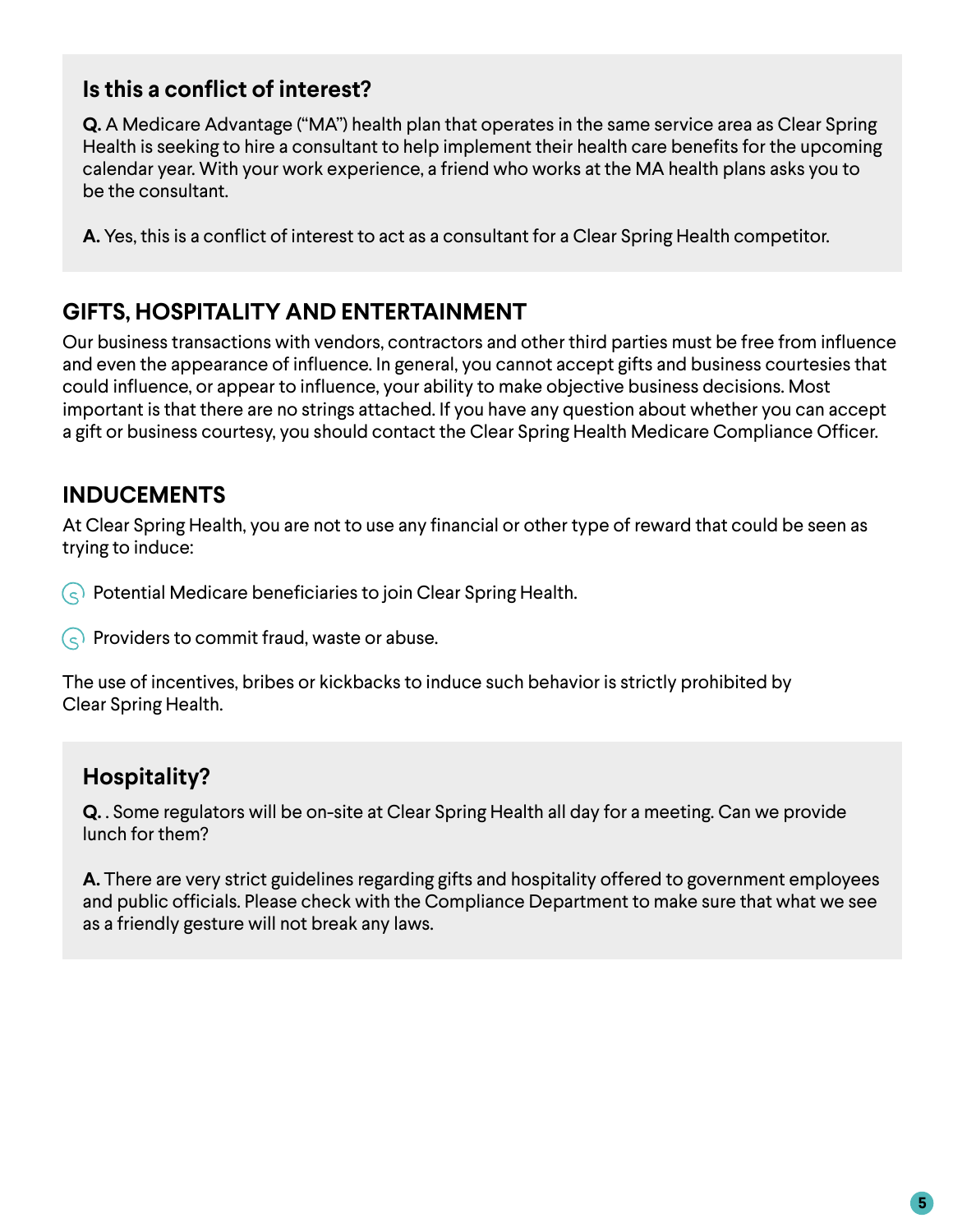# **POLITICAL ACTIVITY AND LOBBYING**

Clear Spring Health employees are free to participate in and contribute to political organizations or campaigns. You must, however, do so as an individual. You may not hold yourself out as a representative of Clear Spring Health in any of these types of activities, nor may you get reimbursed by Clear Spring Health for anything related to these activities. Personnel are prohibited from engaging a lobbyist to represent the legal and business interests of Clear Spring Health without prior approval of the Legal Department.

## **Is this a business dinner or a political event?**

**Q.** I bought tickets to a fundraising dinner for a local politician. I took a colleague and we did discuss business. May I expense it?

**A.** No. Reimbursing you for funds given to a specific candidate would be the same as contributing to his/her political campaign, which Clear Spring Health is not allowed to do.

# **CONFIDENTIALITY**

We work in an industry that contains highly sensitive information, the confidentiality of which is also highly regulated. Every Clear Spring Health employee, contractor and representative must be aware of what confidential and proprietary information is, and maintain the security of both company and member information according to the rules, regulations, and sub-regulatory guidance provided by the government, as well as other legal and ethical standards.

**Confidential** means that it is not appropriate for general public knowledge; it may cause harm to an individual or organization if that information becomes public knowledge.

**Proprietary** means that it is related to or involves Clear Spring Health. Other companies and individuals would also have proprietary information specific to them.

Clear Spring Health's confidential and proprietary information is nonpublic information that is created, recorded, or used in support of Clear Spring Health's business. It involves much of our daily work processes and outputs, including Clear Spring Health's plans and strategies. Our confidential member information is called Protected Health Information ("PHI") and Personal Identifiable Information ("PII").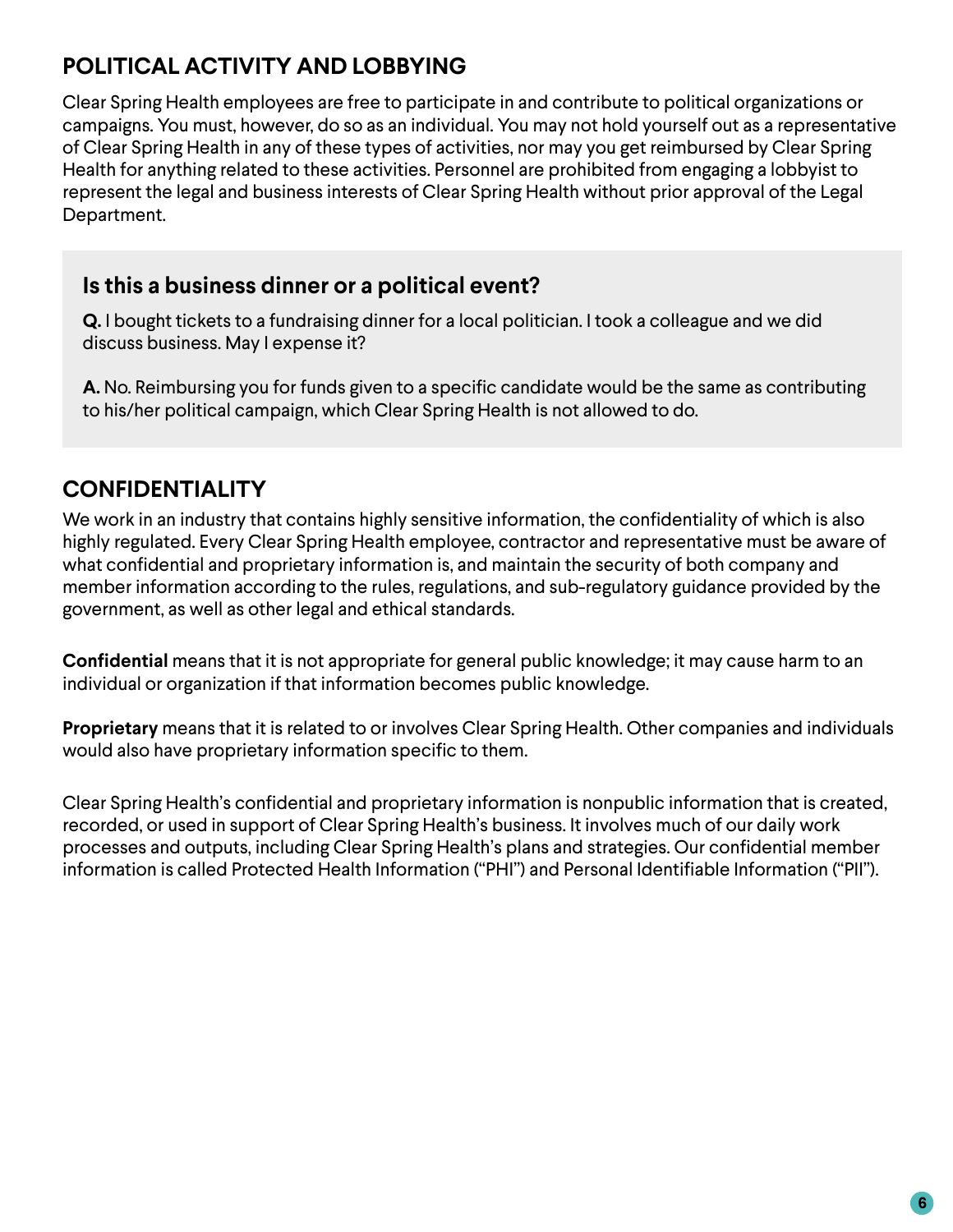## **CLEAR SPRING HEALTH COMPANY INFORMATION**

In general, you should discuss confidential or proprietary information with co-workers only on a "need-to-know" basis. Details were covered in your HIPAA (The Health Insurance Portability and Accountability Act of 1996) training. You should only have access to certain information depending on the tasks you perform at Clear Spring Health. And you should use or disclose only the information necessary to satisfy a particular purpose or carry out a function.

For requests for information from persons outside Clear Spring Health, follow your job-specific procedures for requesting and sharing confidential information.

A good guideline to use is that if it's on www.clearspringhealthcare.com, in the "About" section, then it's public and you can direct any interested parties to that information. If you have questions on anything else, talk to your supervisor.

You should never discuss any confidential or proprietary information (HIPAA or any other confidential information) at all in social or routine business conversations.

## **Conversation or confidential information?**

**Q.** At a Medicare seminar, another attendee was asking me specific questions about Clear Spring Health, our provider recruitment strategy, and how much do we pay our providers?

**A.** This is confidential information. It is not public information.

## **PROTECTED HEALTH INFORMATION**

Protected Health Information, or PHI, is information that both identifies a member and relates to their past, present, or future health or condition, provision of care, or payment for care.

The chart below shows examples of PHI. If a unique identifier is coupled with any health care information, it is considered PHI.

| <b>Identifiable Health-Related Information</b> |            |                                      |  |
|------------------------------------------------|------------|--------------------------------------|--|
| Member name                                    | <b>AND</b> | Utilization management notes         |  |
| Member ID number                               | <b>AND</b> | Prescription claim information       |  |
| Member address                                 | <b>AND</b> | Acknowledgement of enrollment letter |  |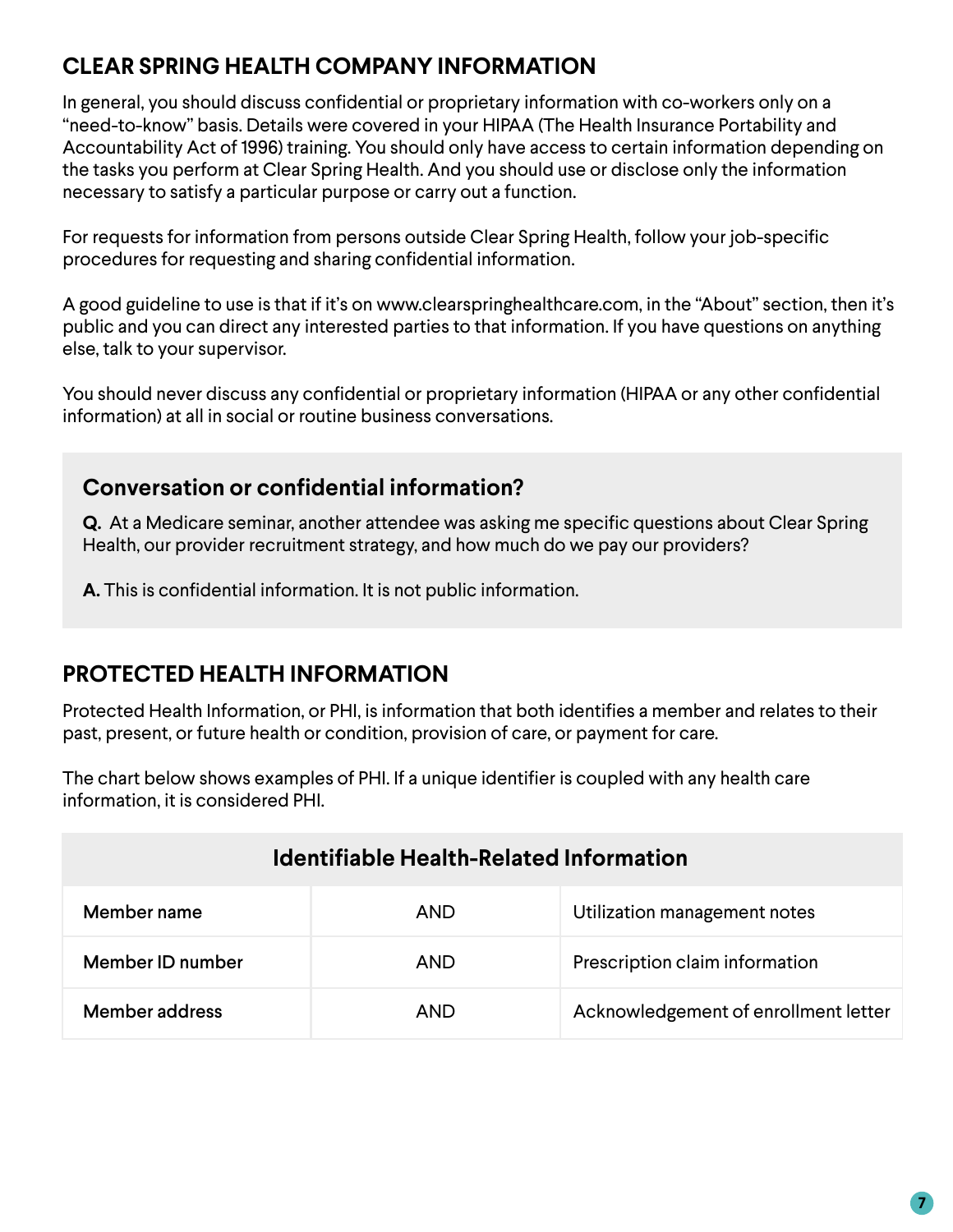#### **In general, follow these PHI guidelines**

- $\varsigma$  Be attentive to PHI that you may handle as part of your daily job.
- $\left(\varsigma\right)$  Be aware of documents with PHI on shared printers, fax machines and copiers:
	- Take abandoned documents to your supervisor.
	- Immediately retrieve your own documents with PHI.
- $\bigcirc$  Don't discuss PHI where others might hear.
- $\infty$  Always encrypt emails that contain PHI when emailing outside of Clear Spring Health's domain.
- $\left(\varsigma\right)$  Protect your passwords.
- $\left(\right.\infty\right)$  Lock your workstation.
- Do not compromise Clear Spring Health's electronic assets:
	- Don't connect personal devices to the Clear Spring Health network unless you have IT approval.
	- Save information only to Clear Spring Health network drives.
	- Don't open attachments with odd endings (e.g., "ese" or "vbs") or from people you don't know.
- $\odot$  Report any suspected breaches of PHI immediately to Clear Spring Health's Compliance Department through any of the avenues of communication identified in the Code.

Many employees have access to other member, employee and vendor information that must also be kept confidential.

There are some Clear Spring Health employees or contractors who never or rarely come across PHI. For others, their jobs may revolve around processing PHI. Regardless, we are all responsible for protecting our members' health information. You must always abide by your job-specific procedures for handling and protecting PHI.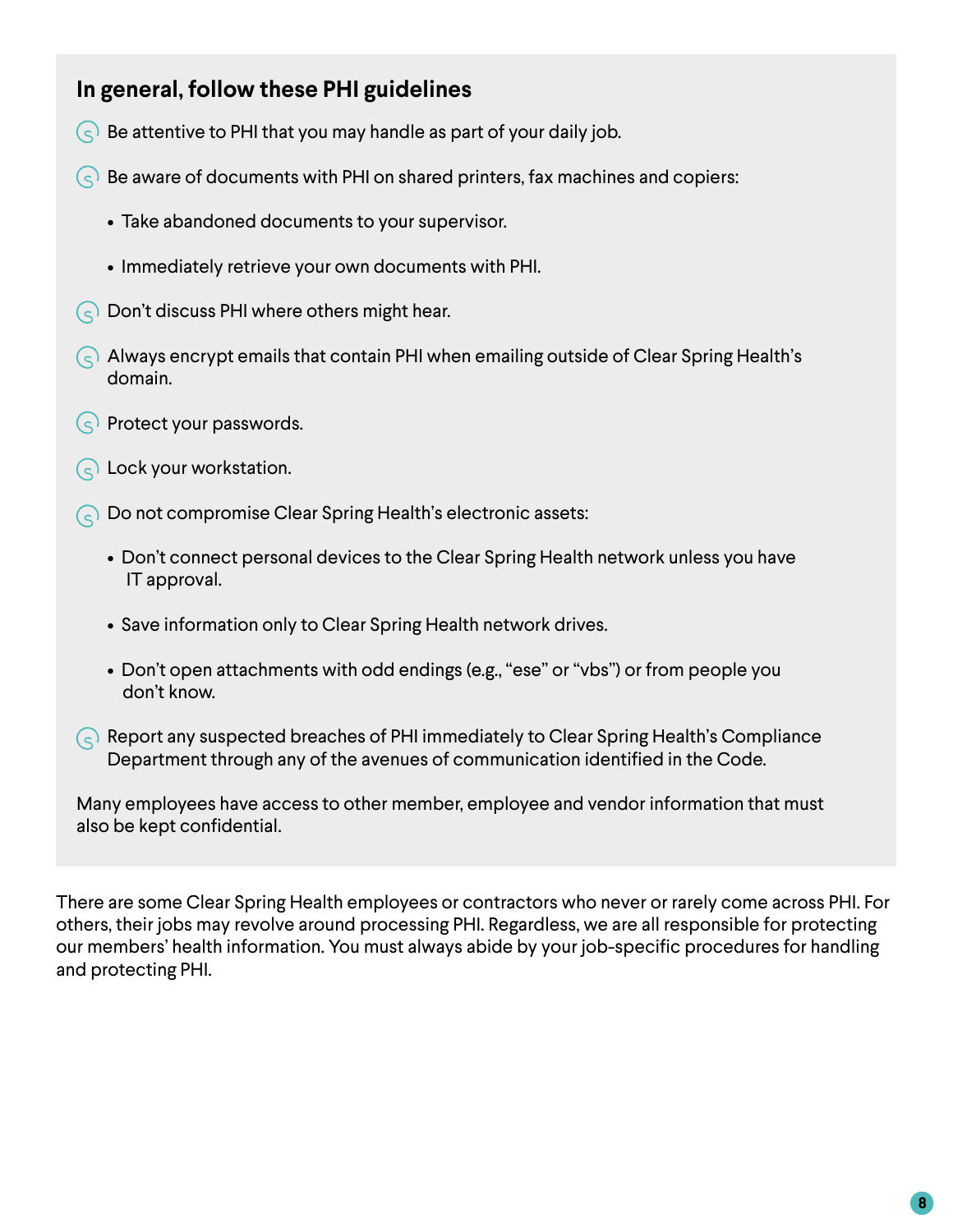## **CLEAR SPRING HEALTH ASSETS**

It's easy to remember: if Clear Spring Health supplied it to you, it is Clear Spring Health's property and considered a Clear Spring Health asset. Be aware, too, that assets include more than just equipment and supplies. Clear Spring Health records, financial data, research results, business strategies, etc., are also assets to be protected.

#### **PHYSICAL PROPERTY**

While it is Clear Spring Health's responsibility to maintain equipment, it is your responsibility to take care of it and report any problems or issues.

For the most part, Clear Spring Health property must remain on-site unless approval has been given to remove it—or it is part of your job function. It should go without saying that taking or using supplies, materials or equipment for personal use is dishonest and not allowed.

## **What if it's for a good cause?**

**Q.** I volunteered to make flyers for a local clothing donation event. May I use my department's machine to make photocopies? What if I bring my own paper?

**A.** No, sorry. Unless it's for an organization or event Clear Spring Health is supporting, you may not and should not use plan assets to promote it.

## **ELECTRONIC COMMUNICATIONS SYSTEMS AND SOCIAL MEDIA**

This is an area that is growing and changing quickly so we simply cannot anticipate all challenges. You can help assure appropriate use by using Clear Spring Health's electronic communications systems for business purposes only. For social media, make sure that your participation on external social media sites is done on your time and that you limit the references made to Clear Spring Health and the work you do here.

## **INTELLECTUAL PROPERTY**

Intellectual property ranges from the Clear Spring Health logo, to trade secrets, and to any programs you may have helped to develop. Like physical assets, intellectual property belongs to Clear Spring Health and must be used only as designated. When you leave and are no longer affiliated with Clear Spring Health, all Clear Spring Health property, resources and confidential information must remain with Clear Spring Health.

Finally, Clear Spring Health also respects the confidential and proprietary rights and intellectual property of other companies and individuals. We abide by all applicable laws regarding copyright, trademarks, privacy and financial disclosures. We follow fair business practices, which means we do not use improper channels to glean information about competitors, nor do we spread false information about them.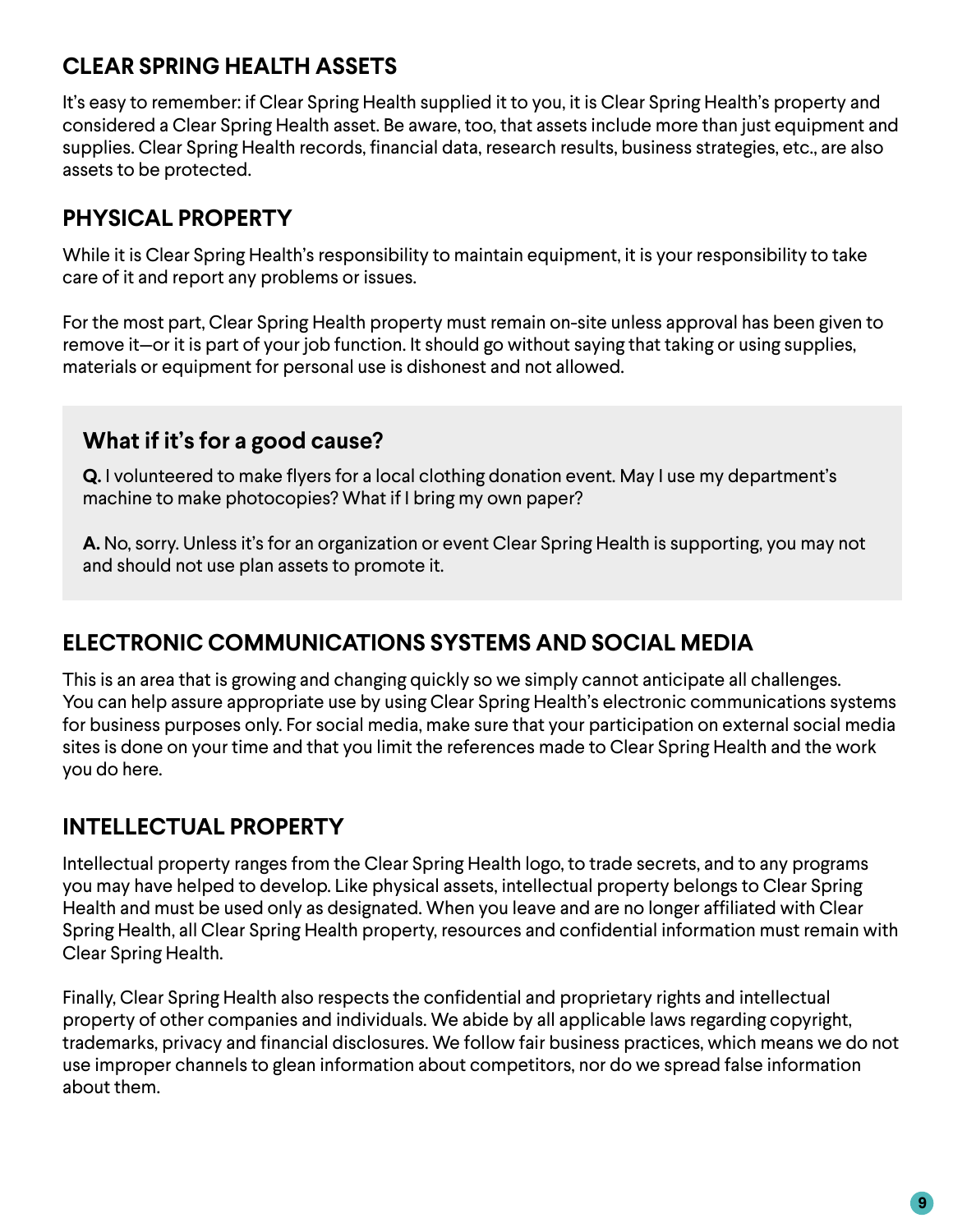## **What do I do about repeated requests?**

**Q.** My co-worker keeps asking me for more information than I think she needs to do her job. Do I just keep saying no?

**A.** Try to find out why she thinks she needs the information in question. If she needs it to do her job, then it is appropriate. If not, then you need to remind her of Clear Spring Health's company information and PHI policies. If you can't come to agreement between the two of you, talk to your supervisor.

## **DEALING WITH AN "EXCLUDED PERSON OR ENTITY"**

An excluded person or entity is one that is not allowed to participate in Medicare, state Medicaid or any federal health care programs for any reason. Most commonly, these are individuals that have been found guilty of fraudulent billing or misrepresentation of credentials. Clear Spring Health cannot, directly or indirectly, employ or contract with any excluded person or entity. Clear Spring Health must assure that no persons or entities contracted or affiliated with Clear Spring Health are "excluded." If a person or entity contracted with Clear Spring Health becomes excluded, Clear Spring Health must immediately stop such person or entity from directly or indirectly providing any covered services for reimbursement to Clear Spring Health members. To read about our policy on this issue, please refer to Clear Spring Health's policy MC-010-ALL, Exclusion Monitoring.

## **The 5 things you need to know about Compliance**

**1.** We are all responsible for compliance and are obligated to report potential and/or actual compliance issues.

- **2.** If you don't understand something, ask questions!
- **3.** If you suspect a compliance issue, report it!
- **4.** All reports are investigated and treated confidentially.
- **5.** Anyone who makes a report in good faith will be protected from retaliation and intimidation.

## **THE CLEAR SPRING HEALTH COMPLIANCE PROGRAM**

Clear Spring Health contracts with the Centers for Medicare & Medicaid Services ("CMS") to administer covered services for enrolled beneficiaries. We administer these services to enrolled beneficiaries in accordance with Clear Spring Health's contractual and regulatory requirements as set forth by CMS. The Clear Spring Health Compliance Program helps assure that Clear Spring Health has systems and processes in place to be compliant with the laws, regulations, sub-regulatory guidance and contract provisions that we are required to follow. Everyone has a role to play in making our Compliance Program effective.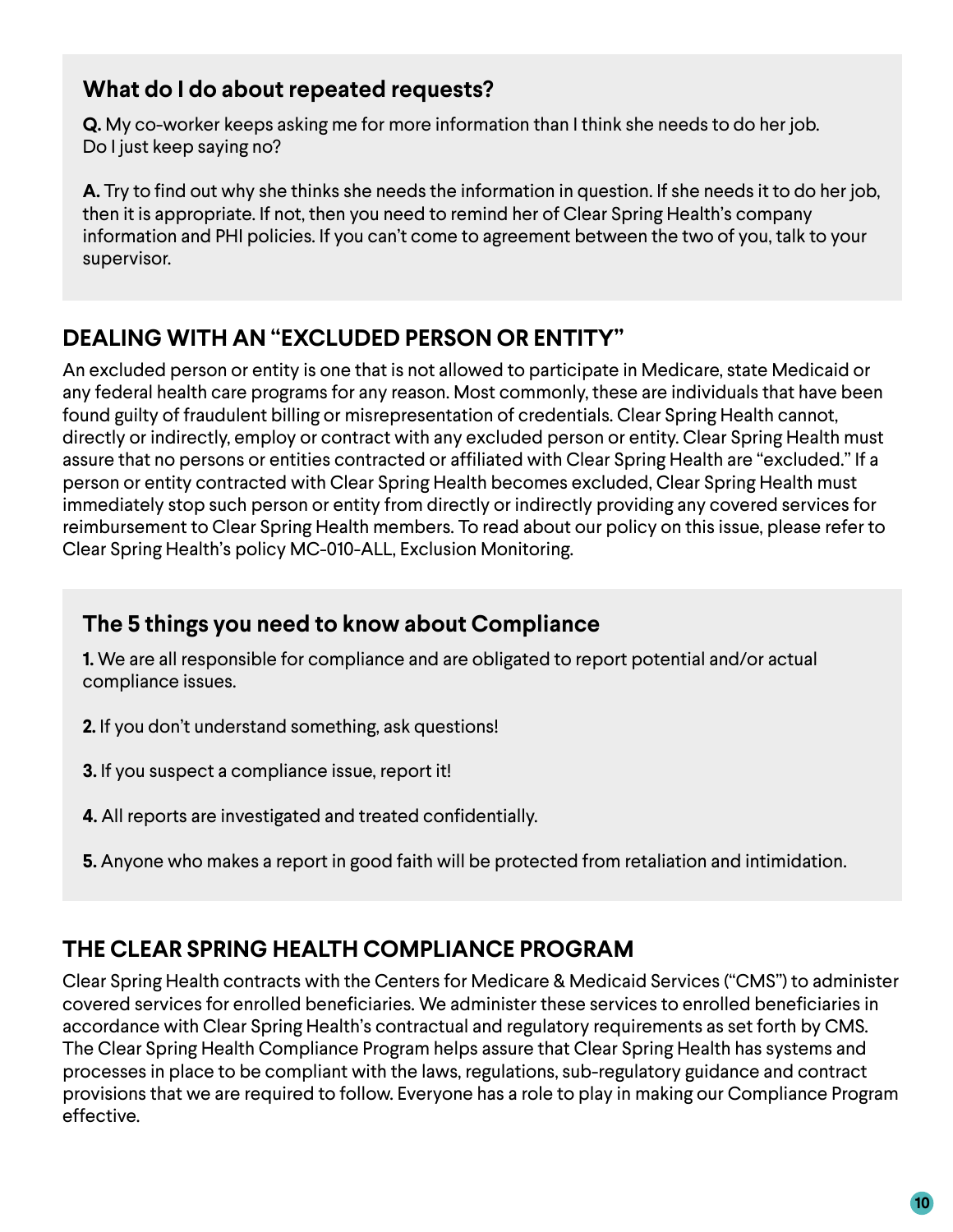## **YOUR RESPONSIBILITIES AND OBLIGATIONS**

You are responsible for and obligated to help prevent, detect and correct instances of potential and/or actual noncompliance. To make sure we are able to recognize and properly handle non-compliance issues, Clear Spring Health is committed to:

- All-employee compliance training.
- $\left(\right.\infty\right)$  Job-specific training and education.
- Implementing our policies and procedures.
- Enforcing our standards through disciplinary actions.
- Routine auditing and monitoring.
- $\odot$  Communicating on general and specific compliance topics.
- $(\varsigma)$  Reporting compliance activities to the Compliance Committee and the appropriate board(s) of directors.
- $(\leq)$  Proactively monitoring performance in meeting regulatory standards and self-disclosing noncompliance to federal and state regulators.

## **POTENTIAL OR ACTUAL COMPLIANCE ISSUES**

Potential and/or actual compliance issues exist when a business process or behavior does not follow or is inconsistent with the Code, laws, regulations, sub-regulatory guidance, and/or Clear Spring Health's policies and procedures.

# **FRAUD, WASTE, AND ABUSE ("FWA")**

Fraud, waste and/or abuse are special types of potential and/or actual compliance issues. We are obligated to report any FWA issues we see in our day-to-day jobs. FWA can be committed by providers, brokers, health plans, pharmacies, pharmacy benefit management companies, members, and even our employees.

In addition, it is illegal to knowingly present, or cause to be presented, a false or fraudulent claim or statement to the government (False Claims Act). False claims, fraud, dishonesty, or criminal conduct of any sort, on the part of any employee, officer, director, or anyone doing business with Clear Spring Health will not be tolerated.

#### **Do we report on our members?**

**Q.** I think a member let someone else use his/her Clear Spring Health ID card. Should I call him/her to double check?

**A.** No. This could be member fraud. Report it to your supervisor, along with the details that made you suspicious..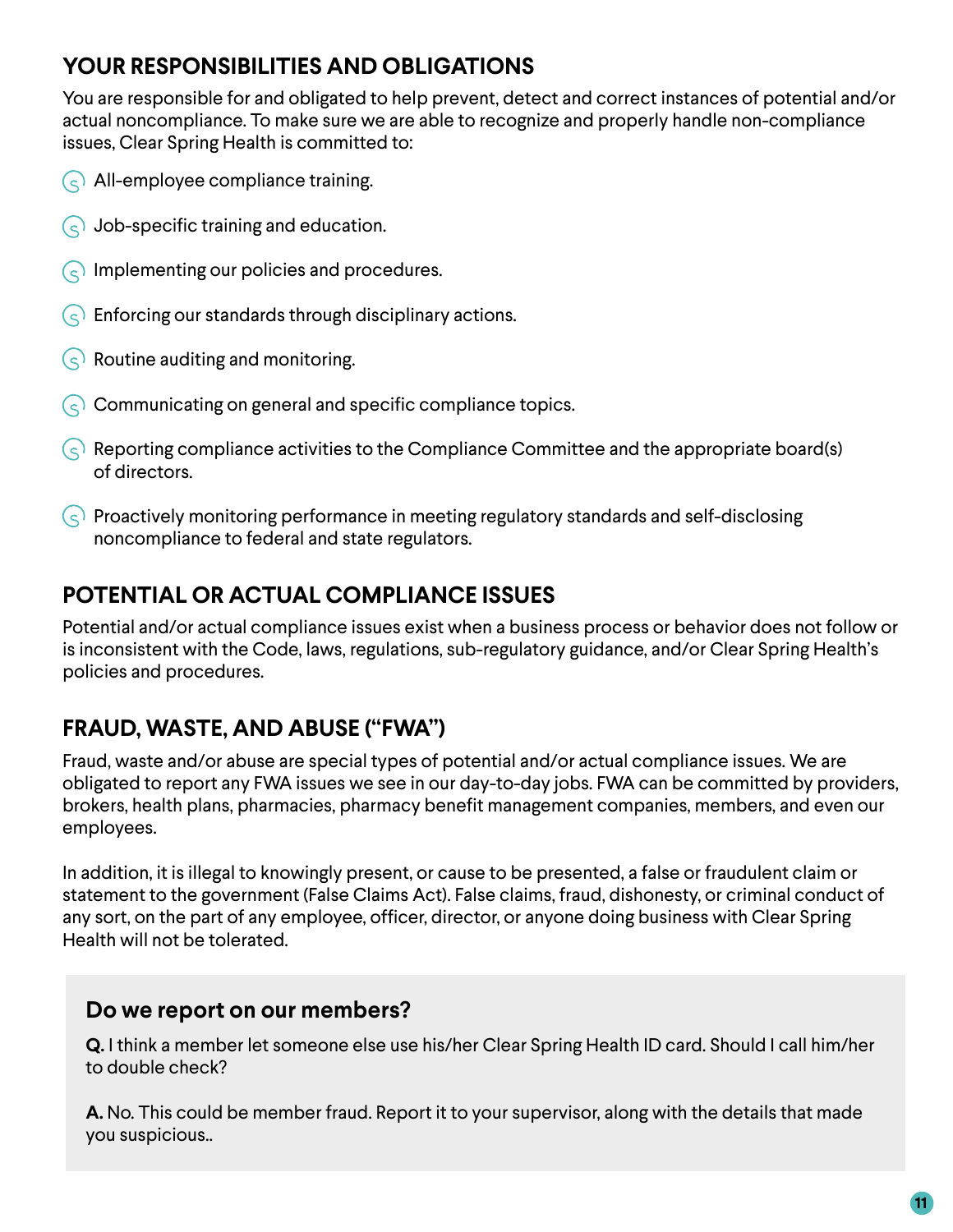#### **Here is the definition of FWA:**

**Fraud.** An intentional deception or misrepresentation made by a person with the knowledge that the deception could result in some unauthorized benefit to himself or some other person. It includes any act that constitutes fraud under applicable federal or state law.

Examples: Double-billing, forging or altering prescriptions and billing for more expensive procedures than were actually provided.

**Waste.** To use health care benefits or spend health care dollars in a careless or needless manner.

Examples: Duplicative, inappropriate or unnecessary tests and procedures; preventable hospital readmissions; and medical errors.

**Abuse.** Practices that are inconsistent with sound fiscal, business, or medical practices, and result in an unnecessary cost to the Medicare or Clear Spring Health programs.

Examples: Reimbursement for services that are not medically necessary or that fail to meet professionally recognized standards for health care.

#### **A provider mistake or member abuse?**

**Q.** I was processing a member claim and noticed the first name is different—the member is male but there's a woman's name on the claim. The doctor's office probably made a mistake, right?

**A.** Don't assume it's a mistake—report it. The member may be trying to get reimbursed for care someone else received.

#### **Delivering quality care or abusing the system?**

**Q.** I've noticed one physician orders extensive lab work regardless of the members' diagnosis. Is he just being extra thorough or is this an issue?

**A.** You need to report this so we can find out. Ordering and getting reimbursed for unnecessary tests is provider abuse.

## **What if I see fraud outside of Clear Spring Health?**

**Q.** I was at a meeting with a broker and I learned that he misrepresented Clear Spring Health to a member. What do I do?

**A.** Bring this to your manager's attention immediately. If it was an honest mistake, that's one thing. If it's a pattern of fraudulent behavior, that's something very serious.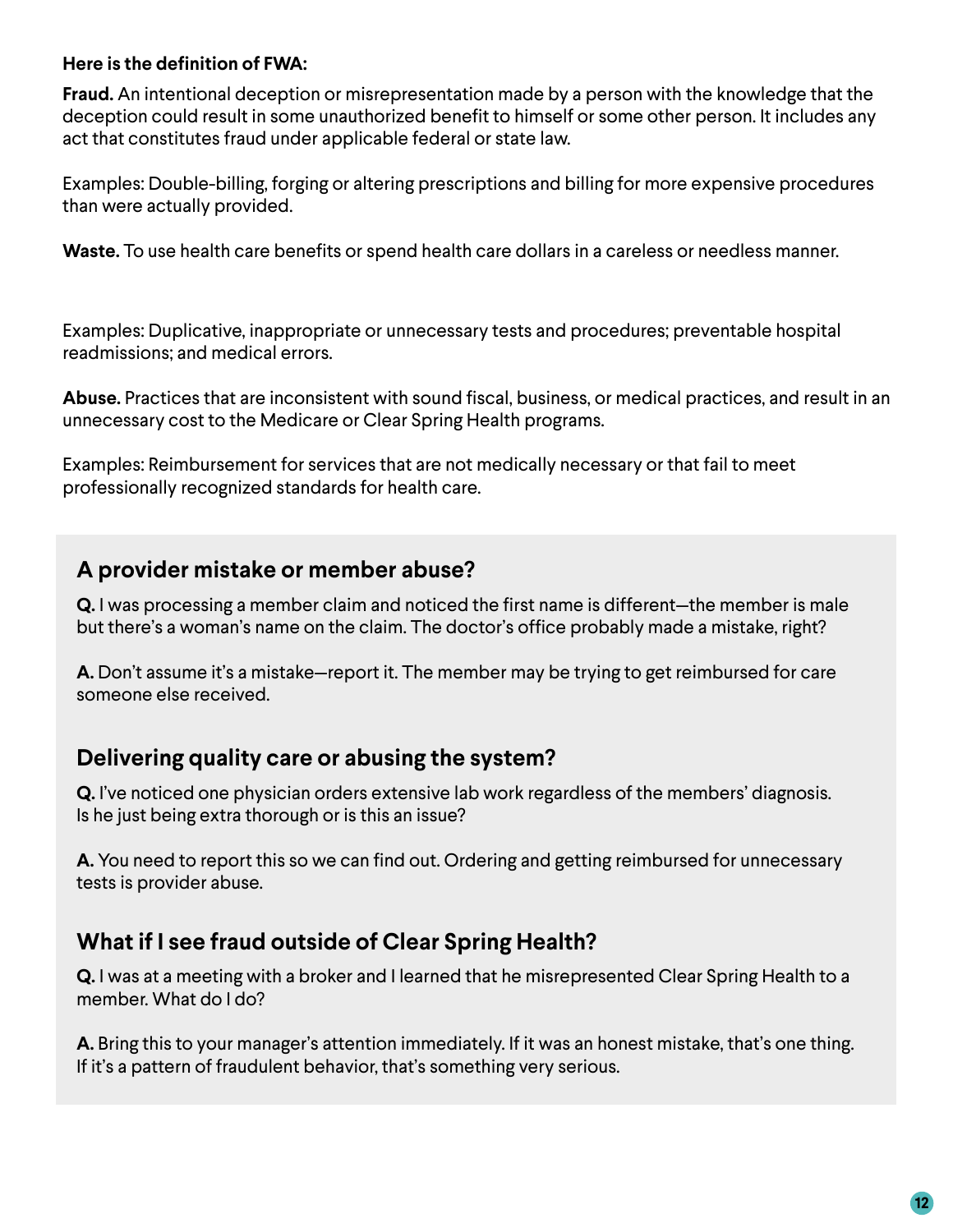# **COMPLIANCE FREQUENTLY ASKED QUESTIONS ("FAQS")**

#### **How do I know if something is a potential compliance issue?**

A potential compliance issue exists when a business process or behavior does not follow or is inconsistent with the Code, laws, regulations, sub-regulatory guidance, and/or Clear Spring Health's policies and procedures. One of the purposes of our compliance-related training classes and annual refresher courses is to help you identify these situations.

For example,

1) If you identify Clear Spring Health has incorrect member benefit information in its member material—that's a potential compliance issue and must be reported.

2) If you identify required member letters are not being mailed timely—that's a potential compliance issue and must be reported.

#### **What if I don't understand a rule or regulation?**

Not understanding does not excuse you from complying. If you don't fully understand a rule, regulation, policy or procedure then you should speak up! There are multiple ways to get clarification:

**1.** Ask your supervisor. It's his or her job to explain it clearly.

**2.** Ask the Medicare Compliance Officer.

#### **How to report a Potential and/or Actual Compliance Issue, including FWA**

All employees, contractors, officers, board members and other persons affiliated with Clear Spring Health have a duty to immediately report potential and/or actual compliance issues, which include suspected fraud, waste and/or abuse. You have several ways to report a suspected violation:

 $\odot$  Your supervisor—supervisors have an affirmative obligation to, in turn, report the suspected violation to Human Resources and/or the Compliance Department.

- **Resources staff**
- **C** The Clear Spring Health Medicare Compliance Officer
- The Clear Spring Health Compliance Hotline: **(866) 467-6958** (allows you to report an issue anonymously, if you wish)
- Email: **compliance@clearspringhealthcare.com**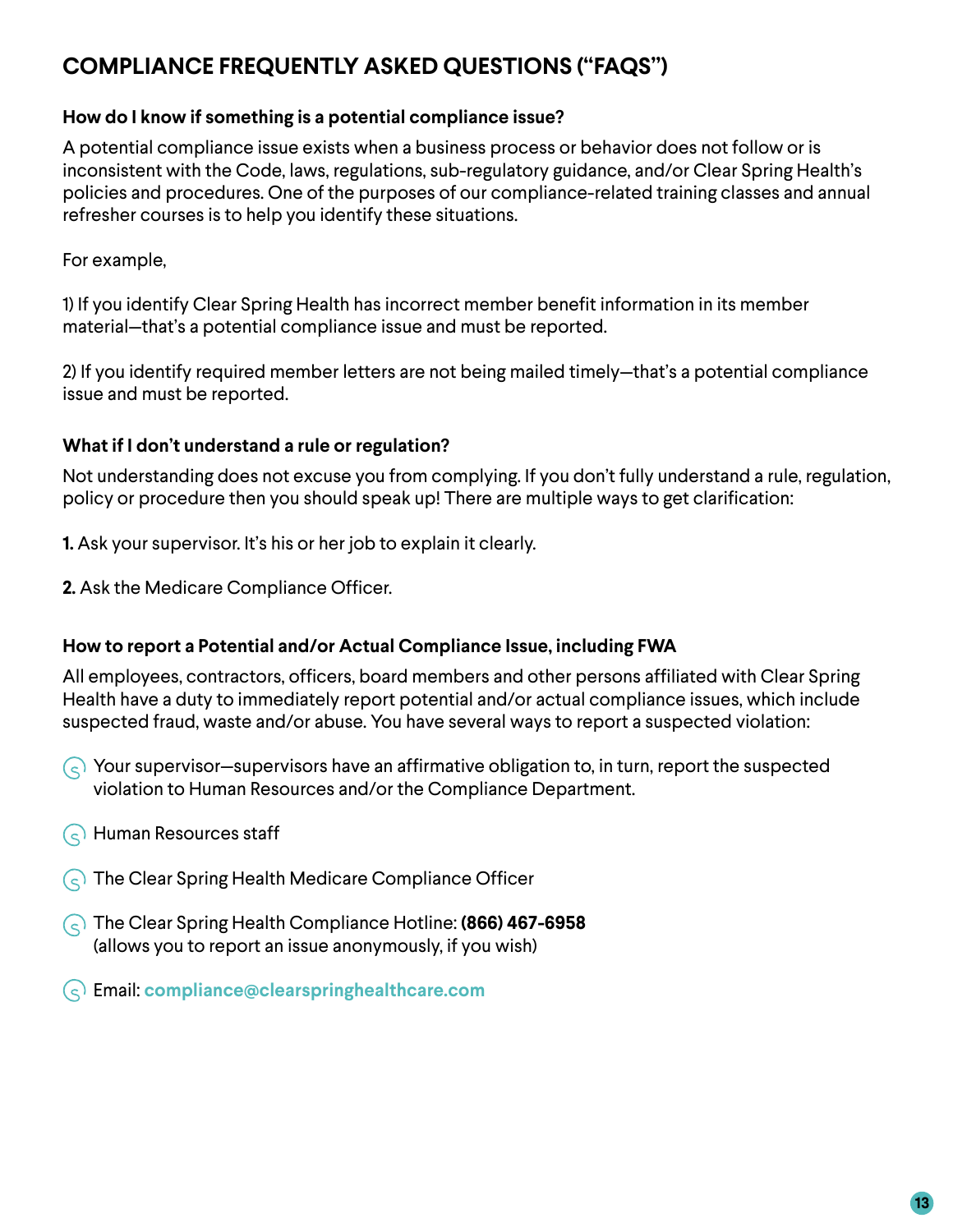## **What obligations do I have as a supervisor?**

**Q.** . One of my employees/contractors just came to me with something he thinks is a potential compliance issue. I'm not sure it is. What do I do?

**A.** Talk to your manager to get clarification. Or, if you prefer, you or the employee/contractor who brought it to your attention can report it by phone via the Compliance Hotline or by contacting Human Resources or the Medicare Compliance Officer. The employee/contractor did the right thing by reporting it to you so it's your responsibility to get clarification.

#### **What happens if I don't report something that turns out to be a compliance issue?**

You are obligated to report. If you have been through Clear Spring Health compliance training—and you are required to go through it both as a newly hired employee/contractor and annually thereafter—you will be able to identify potential compliance issues. If you do not report a situation that you reasonably should have identified as a potential compliance issue, you will be subject to disciplinary action. That's why we make it as easy as possible for you to report potential compliance issues.

#### **What happens after I report a potential and/or actual compliance issue?**

To most of your co-workers and other employees it may seem like nothing is happening. But every reported issue will be investigated. Documents are reviewed, the people involved are interviewed, and you may be asked for additional, clarifying information. The results of the investigation may be presented to the Clear Spring Health Compliance Committee, the appropriate board(s) of directors and the Chief Executive Officer of Clear Spring Health. Clear Spring Health may also use the information to self-report a compliance issue to CMS. The actions taken as a result of the investigation will depend on the severity of the issue. It could be something as simple as implementing a new policy or procedure. Or it could include disciplinary action up to and including immediate termination of employment for those involved.

#### **Will I be treated differently if I report a potential and/or actual compliance issue?**

No. There should be no difference in your workplace duties, responsibilities or relationships. Clear Spring Health has a strict policy against retaliation and intimidation. Clear Spring Health will not tolerate anyone retaliating against you or trying to intimidate you when you have reported something in good faith. (However, knowingly making a false report is a very serious issue—one that will be addressed through disciplinary action up to and including termination of employment—so "in good faith" is the key here.) If you feel you are being retaliated against or intimidated, contact Human Resources or use the Compliance Hotline to report it.

#### **Why do I have to take compliance training every year?**

Compliance—meeting our legal and contractual requirements—is not an option for Clear Spring Health. New hire training and annual compliance training is a requirement of our contract(s) with CMS. That makes it a requirement for Clear Spring Health employees. If you don't complete and maintain your training, you will be subject to disciplinary action. Because regulations and requirements change, we work to keep the training up-to-date and relevant. The better trained you are, the better you will be able to identify potential and/or actual compliance issues and know what to do once you see them.